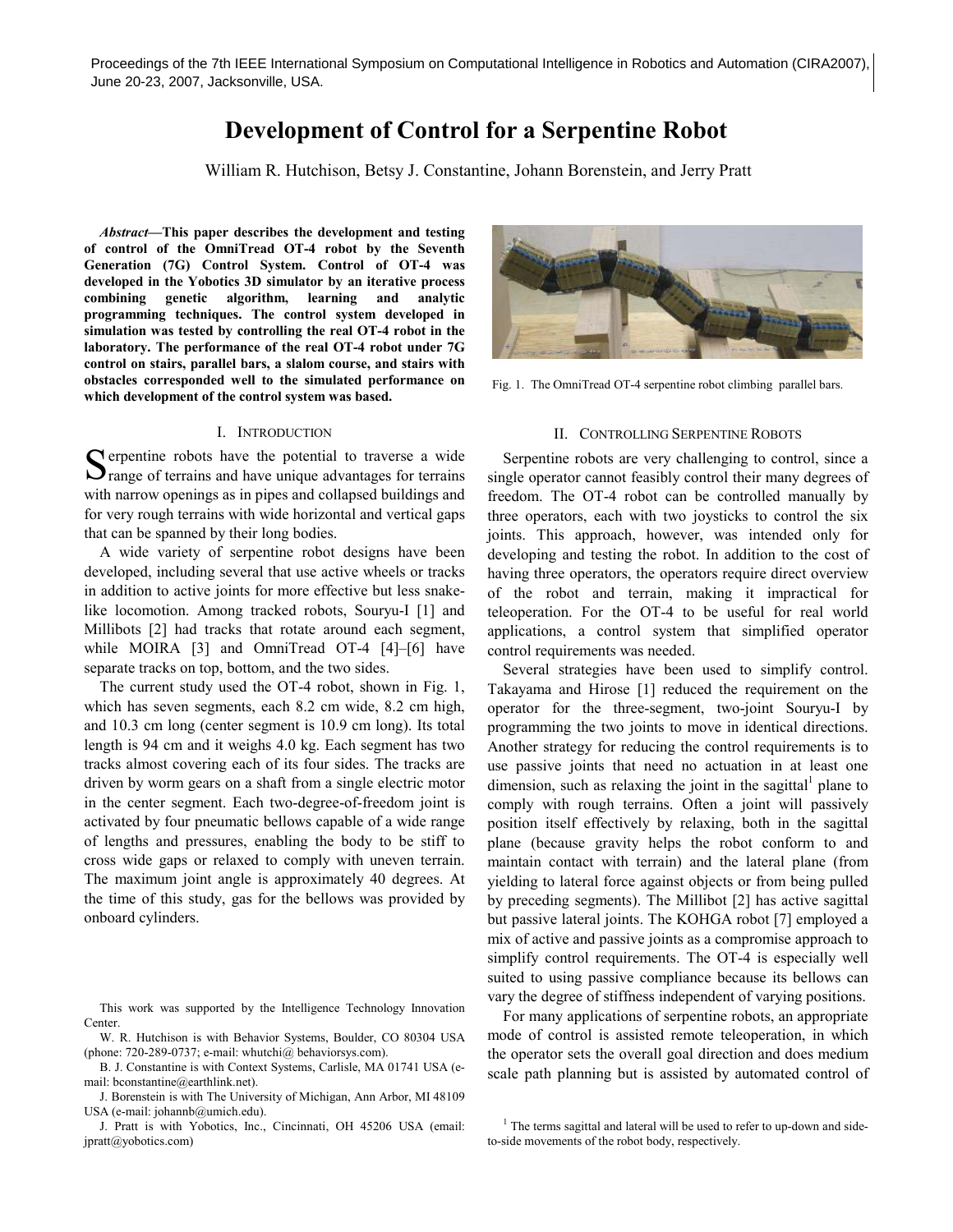most of the robot's degrees of freedom. In this approach a human operator, viewing a video display of camera and other sensor data, controls movements of the head of the robot while an automated control system controls movements of the rest of the robot body using sensor data to determine movements of the robot body that are appropriate to local terrain features.

This paper describes the use of the Seventh Generation (7G) Control System [8]–[10] to develop a control system for the OT-4 robot that would assist a single operator to control the OT-4 by remote teleoperation. The work focused on controlling the OT-4 robot as it moved through several challenging terrains:

• Stairs of various configurations,

• parallel bars with random separations and heights, including wide gaps,

- a level slalom course among rocks, and
- stairs with rock obstacles.

A specific objective of the control development effort was to develop a single control system that would handle all terrains automatically, including transitions between them, instead of developing specialized control for each terrain.

## III. METHOD FOR DEVELOPING CONTROL OF A SERPENTINE ROBOT

In the 7G Control System, an iterative process that combined learning, genetic algorithms, simulations and analytic programming was used to develop 7G control of the OT-4 robot.

#### *A. The Seventh Generation (7G) Control System*

The 7G Control System includes a neural network for reinforcement learning (RL), a customized genetic algorithm to optimize agent and training parameters and an automated training system, as shown in the diagram in Fig. 2. The core of the system, the 7G Robot Control Agent, is a reinforcement learning system implemented as a fully connected neural network for state-action value function approximation. At each discrete time step, the network receives sensory input and computes the estimated value for each action. The action selection system selects the highest valued action in each movement group<sup>2</sup> to be performed. The learning system then uses a temporal differences method [11] to modify the strengths of the connections between the active sensory input and actions performed at each time step. For this application, reinforcement learning strengthened actions that produced forward movement (computed by a simulation system) and weakened actions that did not.

The network architecture includes lagged nodes, which provide short term memory for previous situations and



Fig. 2. Schematic diagram showing major elements of the 7G Control Agent. Sensory data from the environment enter the 7G Robot Control Agent, which generates actions in the environment.

 The 7G Genetic Algorithm system evolves and optimizes parameters of agents and training methods to maximize a fitness function. During training of the network with the Automated Training System, sensory data are input by the training system and actions are delivered to the training system (striped arrows).

 The reinforcement learning (RL) network contains direct sensor-tomovement connections. Learned network connection weights implement reactive behaviors in single activations of the network, with more complex functions implemented in multiple activations with recurrence. Output nodes have continuously changing values based on network activations.

 The *action selection system* selects the most valuable behavior for each movement group in each sensor-behavior cycle. One action from each of the movement groups will be executed simultaneously.

 *Lagged nodes* input the past states of an input node. *Recurrent connections* allow motor outputs to be sensed as inputs, making it possible to learn complex behavior such as sequences. Recurrence also enables a single-layer network to learn nonlinear relationships.

 *Primary values* are the basis for the robot's goals via the RL process. The RL learning process also uses *situation value,* i.e., changes in the environment that are predictive of primary value.

actuator states, and recurrent connections, which provide the ability to learn coordinated locomotion sequences. To improve efficiency of learning in the reinforcement learning system, the 7G system includes a computer-based training (CBT) system to administer research-based training methods.

An integrated genetic algorithm (GA) customized for 7G evolves and optimizes parameters of agents and training methods to maximize the fitness function. The GA generates a population of control agents and works with the CBT to

<sup>&</sup>lt;sup>2</sup> Mutually exclusive actions (e. g., raise joint 1, raise joint 2) are grouped into parallel movement groups, each movement group containing all possible actions for that group (e. g., raise joint 1, lower joint 1, do not change joint 1). Selected actions, one from each group, are performed simultaneously.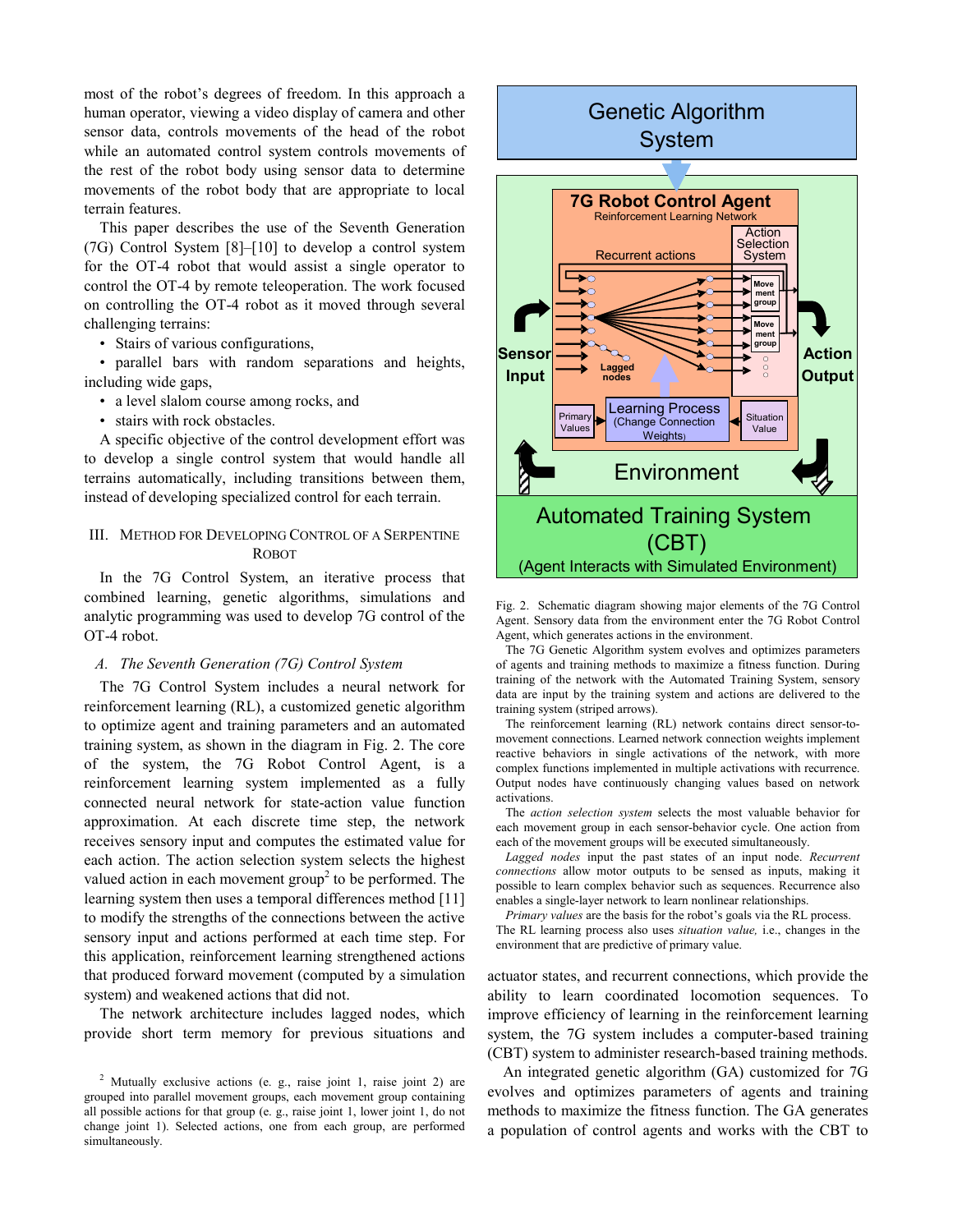train each agent in the population and test its fitness. The fittest agents are retained, parameters are modified, and new agents are trained and tested for fitness. The GA does not directly evolve network weights, but optimizes sensory, actuation, learning, and training parameters that enable best reinforcement learning. Examples of robot parameters in the GA are torques, distances within which to lift above obstacles ahead, and thresholds for touch sensor locations to trigger different behaviors. Examples of agent parameters include learning rate and length of short term memory for different types of sensory events. In this research, the GA was essential when hand-tuning of parameters did not produce the desired performance.

#### *B. Using Scripts with Learning in the Background*

Even with 7G's automated development tools, human expertise was used to program scripts relating a set of conditions to actions. The 7G agent's neural network can select either the script or a specific action in each movement group. If a specific action is chosen, normal neural network learning applies. If the script is chosen, learning is applied both to the script as an action and to the specific actions specified in the script. This approach requires that scripts always output actions that are also available as individual actions in the network. Then, depending on whether the script is successful or not, the reinforcement learning process reinforces or punishes both the script itself and the specific actions that the script specified. When the script fails, the network eventually stops selecting the script and tries other actions in the situations where the script failed.

#### *C. 7G Control of OT-4 Robot Developed in Simulation*

Learning and evolutionary methods require very large numbers of training trials and agents, so using a real robot to develop control is rarely feasible. It is far more efficient to conduct the control development process in a simulated environment where automated tools are available.

For the work reported here, simulations of the OT-4 traversing obstacle courses were developed by Hutchison using the Yobotics Simulation Construction Set [12], a physics-based 3D simulation system. The simulation model of the OT-4 was developed by Pratt of Yobotics in cooperation with Borenstein, developer of the OT-4 robot. Sensors that either existed (joint position sensors, accelerometers for tilt and roll) or would be feasible for the real OT-4 robot (IR distance sensors, and force sensors along the length of tracks) were simulated. Although the complex behavior of track grousers was not modeled explicitly, the track model with 40 ground contact points per track moving around the path of the tracks approximated the effect of grousers moving in contact with sharp edges. The functionality of the bellows was modeled as applied torque and joint damping. The maximum joint angle was set at 40 degrees in accordance with the robot specifications. Static and dynamic coefficients of friction for the tracks were initially set at 0.7 based on measurements of the OT-4 on



Fig. 3. Simulation of OT-4 robot climbing stairs.

typical stairs materials. Simulation of the OT-4 on smooth slopes confirmed that the simulator implemented friction correctly.

Models of the obstacle courses were constructed by Hutchison using available 3D models of rectilinear boxes. The 7G control software controlled the joint torques and track speed of the robot model in the simulation. The simulated robot and terrain are shown in Fig. 3.

#### IV. STAIR CLIMBING

Given the extension of long serpentine bodies over a length of terrain, many situations require different behaviors at different parts of the body to respond to local terrain features. Control cannot be based on implementing gaits that control the whole body. Uniform gaits may emerge at times, but only in homogeneous terrains or for global maneuvers such as arching to climb narrow passages. Stair climbing provides an example of the need for local control of different parts of the body.

Control of stair climbing is challenging due to the many movements that must vary continuously as the robot climbs, complicated by the tight coupling that creates many conflicts between joints for setting desired angles and causes many segments to be affected by every joint's movements. Although complex, control of stair climbing is a simplification over control of movements in complex natural terrains, since it is principally a problem of controlling sagittal head and body movements. Control of lateral movements is minimal since straight stairs can be climbed without turning.

 An iterative process was used to develop effective control of stair climbing. An initial script for stair climbing was created and simulations were run in the Yobotics simulator on a simulated staircase of five steps with rises of 14.0, 15.2, 16.5, 17.8, and 19 cm (typical stairs have 17.8 cm rise). After several iterations of manually refining the script and observing the simulated behavior of the robot, 7G's integrated genetic algorithm and learning capabilities were applied. The GA was set up to evolve all parameters inherent in the script (about 20, depending on the script), along with other sensory and learning parameters. The fitness function was defined as the distance to the farthest point reached by the robot under control of a given control agent. The reinforcement learning network was set up with the script as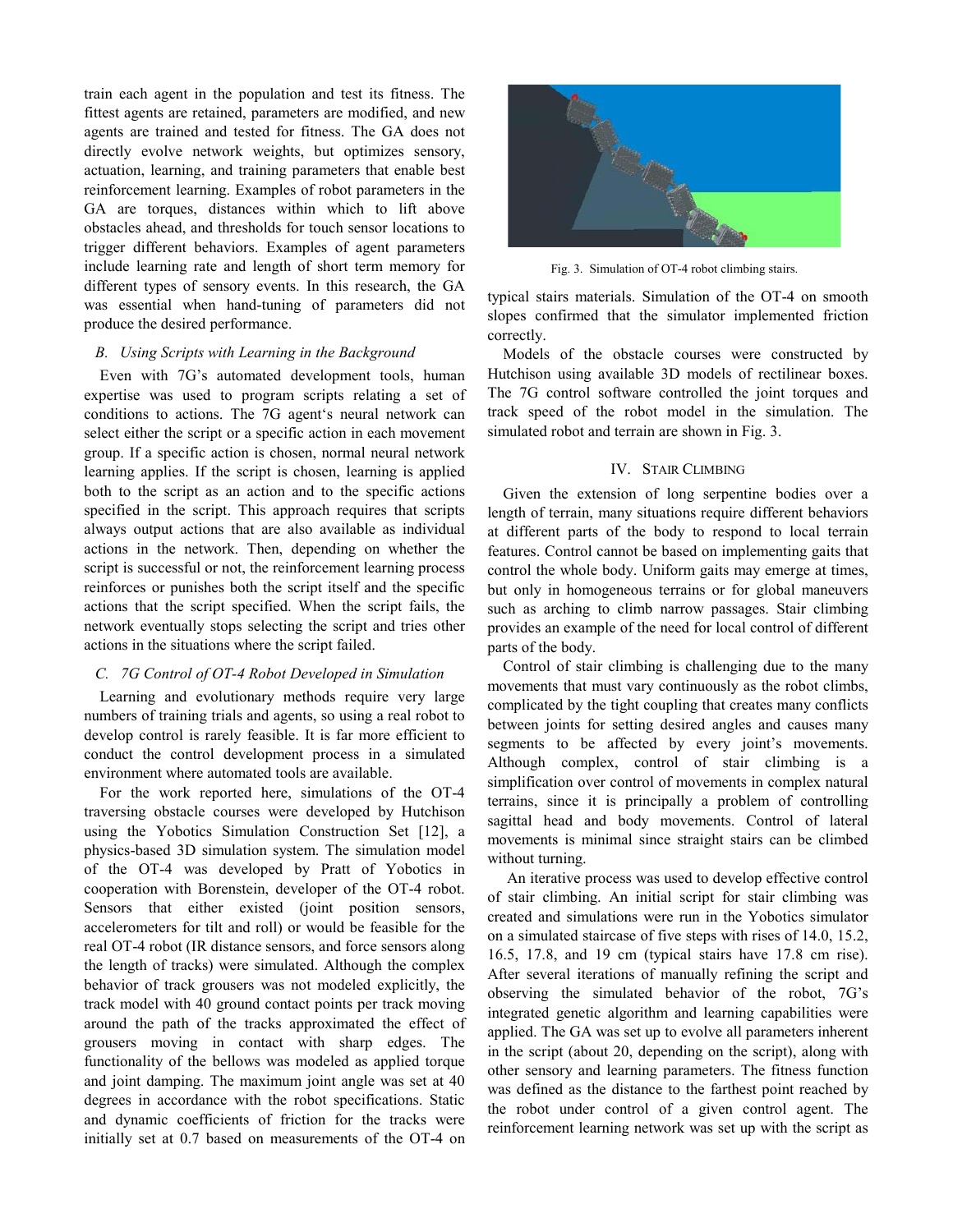one of the actions selectable by the value-based action selection system, as described above. The GA and learning processes were iterative as well, with the developer continually refining the script on the basis of GA and learning results.

#### *A. Integration of 7G Control with the OT-4 Robot*

When robot control is developed in simulation, it is useful to cycle back and forth between simulations and live tests to confirm and maintain validity and to guide calibration of the simulations. Accordingly, 7G control of the OT-4 that was developed in simulation was tested in the laboratory by controlling the real OT-4 robot.

To test control of the real robot, the 7G control system was integrated with the control system for the OT-4 robot. Sensor data from the robot was sent to 7G for interpretation and processing. Control commands for each joint were sent from 7G to the OT-4 robot for execution of joint actions. In addition, joystick signals (stick position and override button) generated by a human operator for teleoperation of the head segment were sent from the joystick via the OT-4 system to 7G, which sent target joint angles for the joint behind the head segment to the OT-4 for execution.

# *B. Accommodations to Enable Testing of Control of Real OT-4 Robot*

At the time of testing, the OT-4 robot had two potentiometers in each joint that provided information on joint angles and two accelerometers in each segment that provided information on the segment's pitch and roll relative to ground. The simulations showed, however, that to control stair climbing the OT-4 needed to sense not only joint angles and the pitch and roll of each segment, but it also needed to sense distance from the head to obstacles in the environment as well as the location of force applied to the tracks by the terrain. At the time of the validation tests, the OT-4 had neither distance sensors nor force sensors installed.

*Fake Force Sensor Data*. Since the OT-4 lacked force sensors for the real world test, it was proposed that humans generate fake force sensor signals. The method employed was for a human observer to use a joystick to input a signal for each segment indicating if and where force was being applied to a track. This required six joysticks (tail segment was ignored for now) operated by three people, each person assigned to watch two segments. The human observers watched the stair-climbing robot from its left side, such that the head of the robot was to the observer's left, as shown in Fig. 4. If force from the edge of a step was applied to a segment track, fake force sensor signals were generated by the humans via joystick movements as described in the figure. If no force was applied to the segment, or if force was applied uniformly along the track (e.g., when the segment was flat on the ground), the joystick was not moved. The fake force signals were sent to the 7G control system and interpreted as though they were data from force sensors on the tracks.



Fig. 4. Fake Force and Distance Sensor Data. Fake force sensor data was entered by three observers. Each sent fake force signals for two segments. If force from the edge of a step was applied to a segment track, the observer pushed the joystick for that segment forward. If the force was at the front of the track, the joystick was pressed forward and to the left, if in the middle, forward in the middle, or at the back, forward and to the right. If the segment moved across the edge of a step with the track touching continuously, the observer would press the joystick forward, moving the joystick continuously from forwardleft to forward-right, mapping the location of the force. The observer assigned to segment 1 also sent fake distance signals.

*Fake Distance Sensor Data*. Since the OT-4 lacked distance sensors, the observer assigned to segment 1 generated simple fake distance sensor data by pressing a button on a joystick whenever an obstacle was within half a segment length from the front of the robot. The button press was sent to 7G and interpreted as through it were sensor data from an IR (or equivalent) distance sensor. The 7G algorithm developed in the simulations used the distance data to determine the appropriate target joint angles. In the stair climbing case, the commanded joint angles raised up to three segments sequentially as necessary to raise the front of the head above the obstacle, based on continuous input from the fake distance sensor button.

### *C. Testing OT-4 Climbing Stairs Under 7G Control*

A test of the validity of 7G control of the OT-4 climbing stairs was conducted in Borenstein's University of Michigan Challenges Arena (UMCA), where several physical obstacle courses had been constructed for testing serpentine robots [13]. The adjustable steps in a variable staircase were set to a 16.5 cm rise and 28 cm tread.

For the test, the OT-4 was positioned on the floor perpendicular to the stairs and approximately 60 cm in front of the first step. Three observers, each with two joysticks for fake sensor signal input, were positioned as described in Fig. 4. After the drive motor was started manually (and kept at constant speed), the OT-4 autonomously climbed all four steps under 7G control based on real joint angle and accelerometer sensor data and fake force and distance sensor data.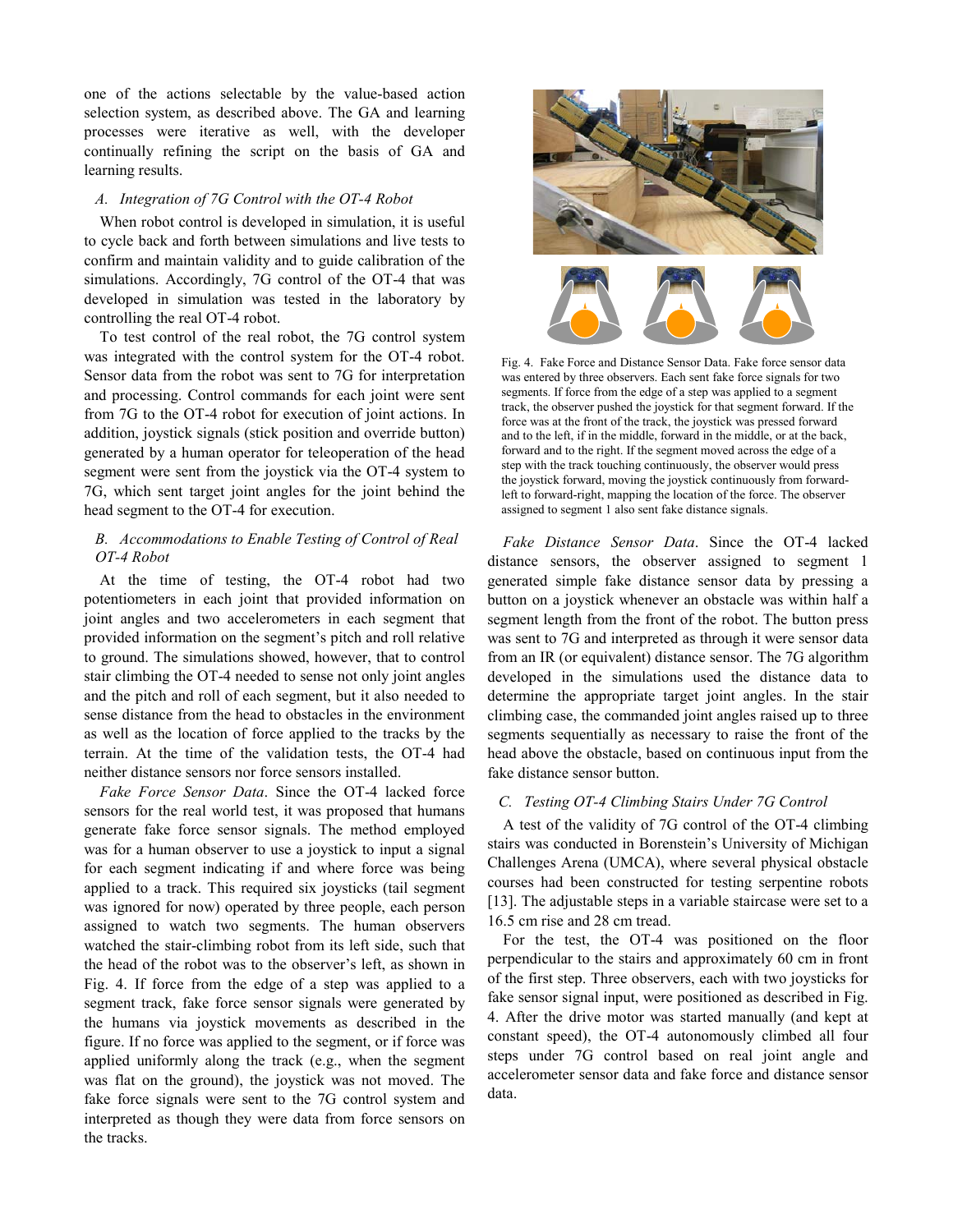#### V. PARALLEL BARS

Control of the OT-4 by 7G was also tested on a branchlike obstacle course, which consisted of an array of parallel bars of varying heights, as shown in Fig. 1.

Parallel bars differ from stairs in their variability in both height changes (both positive and negative) and lateral separation. The control agent developed for stair climbing was used for the parallel bars with one critical modification to accommodate the wide gaps between bars. The default relaxation response that was appropriate for stairs caused the robot to droop into a large gap, so an additional element was added to the script to prevent the front segments from drooping too far into a gap.

### *A. Testing Control of OT-4 on Parallel Bars*

With the above addition to the script developed for stair climbing, and with no additional adaptation of parameters by the GA, the robot successfully traversed the parallel bars course. In an additional test in simulation, the OT-4 robot traversed a composite terrain composed of stairs followed by a series of parallel bars, with no changes to the parameters of the control system.

#### VI. ASSISTED TELEOPERATION

Control for assisted teleoperation of a serpentine robot must include control of lateral movements as well as the sagittal movements that were required for stair climbing. While the concept of assisted teleoperation assumes that the operator will control the general direction of the head of the robot, effective control of segments behind the head requires assistance from an automated control system. The objective of this phase of control development was to automatically control lateral body movements in response to the head movements commanded by an operator using a joystick.

Terrains containing various obstacles on a flat smooth surface were developed both in simulation and in the real world. Avoiding obstacles in such a terrain required lateral movements. Control of lateral movements was developed in simulated terrains, building on the control system used for stair climbing and parallel bars to demonstrate that a single control system could successfully control lateral movements as well as sagittal movements for head and body.

### *A. Control of Lateral Movements by Propagation*

In contrast to the typical approach of propagating head movement to all following joints, the approach to propagation in the current work makes each joint's movement the same as the movement executed by the previous joint at the same location in space. The reason for this approach is that the information implicit in the prior joint action is the most recent and the response requirements that vary with body position are more likely to be similar. This approach depends on the ability to estimate the location of each joint as it moves through space. For this test distance was approximated as speed times elapsed time, multiplied by

a calibration factor. It will be important in the future, however, to have odometry that adjusts for slippage and turning. The propagation approach was implemented by keeping a circular buffer with the matrix of estimated odometer locations for each joint at the time of each sensor/control cycle.

Shan provided a partial precursor to this approach [14]. Shan developed an algorithm for his segmented robot that controlled contact with obstacles during motions on 2D smooth surfaces. The purpose was primarily to avoid damage to the robot, but sometimes the motions facilitated forward movement due to the resolution of the forces, as was the case in the current approach.

#### *B. Teleoperation Window*

Remote teleoperation requires some form of data display, typically video, for the operator to use to determine appropriate control commands. Since the OT-4 robot did not have a camera installed at the time of the tests, a wireless, battery-operated camera with wide angle lens was mounted temporarily. The camera sent color video at 15 frames per second to the 7G control system for display on the teleoperation window. Images from the video camera were rotated to maintain world coordinates (up in space remained up in the image, even when the robot rolled to any angle) based on accelerometer data.

#### *C. Testing Control of Lateral Movements*

Assisted teleoperation of the real OT-4 was tested in an obstacle course consisting of rocks placed on a smooth floor such that there was no straight path through the rocks. The operator's task was to move through the rock bed while turning to avoid the rocks. The operator sat behind a screen that blocked direct viewing of the robot and the obstacle course, using the video displayed in the teleoperation window to determine control commands for the head of the robot. The operator used one joystick to determine head position (up, down, left, right) and a throttle speed/direction slider to determine motor speed/direction. Joystick commands were sent to the 7G control system, which issued control commands for every joint based on approximate odometry and propagation. Joystick commands were interpreted relative to world coordinates as seen in the righted video.

Joints behind the head were controlled by 7G using propagation as described above. Although more precise odometry would have improved the performance of the robot in the slalom course, the success of the robot's traversal of the slalom course demonstrated that the same system that controlled sagittal movements could also control propagation-based lateral movements.

#### VII. CLIMBING STAIRS WITH OBSTACLES

The ability of the 7G control system to control both sagittal and lateral movements was tested directly. For this